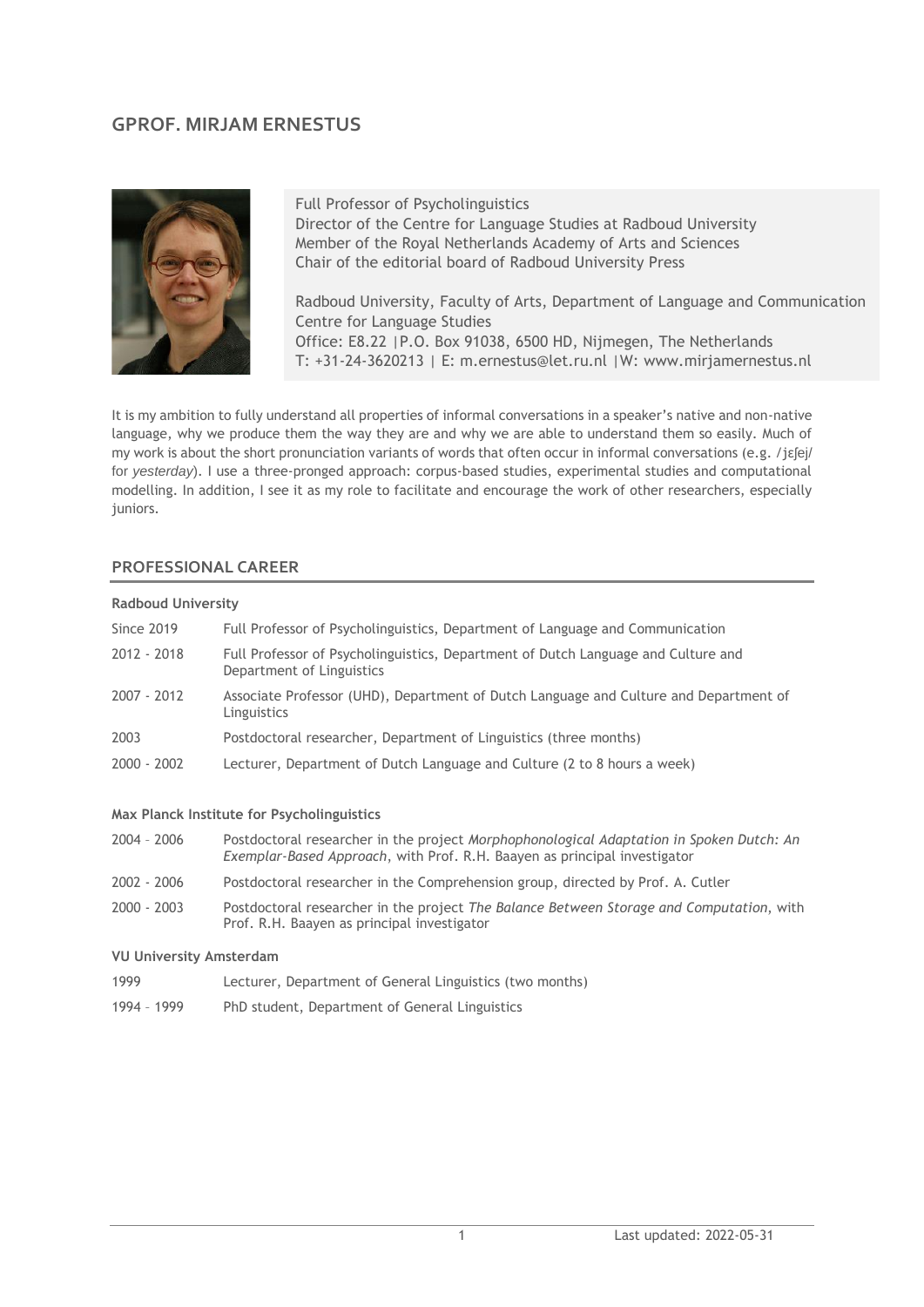### **EDUCATION**

| Cambridge Certificate of Proficiency in English                                                                                                                                                                          |
|--------------------------------------------------------------------------------------------------------------------------------------------------------------------------------------------------------------------------|
| University Teaching Qualification (BKO), Radboud University                                                                                                                                                              |
| PhD dissertation Voice assimilation and segment reduction in casual Dutch: A corpus-based<br>study of the phonology-phonetics interface, VU University Amsterdam<br>Supervisors: Prof. G.E. Booij, Prof. A.C.M. Rietveld |
| BA and MA General Linguistics, cum laude, VU University Amsterdam                                                                                                                                                        |
| First year BA Chemistry and Pharmaceutical Sciences, cum laude, VU University Amsterdam                                                                                                                                  |
| First year BA French Linguistics and Literature, cum laude, VU University Amsterdam                                                                                                                                      |
|                                                                                                                                                                                                                          |

#### **MANAGEMENT**

| Current           |                                                                                                                                            |
|-------------------|--------------------------------------------------------------------------------------------------------------------------------------------|
| <b>Since 2021</b> | Member of the steering group of the Research Unit Spoken Morphology funded by the<br>Deutsche Forschungsgemeinschaft                       |
| <b>Since 2019</b> | Member of the steering group of the Open Access Radboud University Press                                                                   |
| <b>Since 2017</b> | Scientific director of the Centre for Language Studies, Radboud University                                                                 |
|                   | Member of the board of the Radboud Centre for Speech and Language Technology                                                               |
|                   | Member of the board of the Humanities Domain of the Royal Netherlands Academy of Arts<br>and Sciences                                      |
| <b>Since 2015</b> | Member of the International Max Planck Research School for Language Sciences (IMPRS)<br>Programme Committee                                |
| <b>Before</b>     |                                                                                                                                            |
| $2019 - 2020$     | Member of the board of the Radboud Interfaculty project Artificial Intelligence and Data<br>Science                                        |
| 2015 - 2021       | Member of the Executive Council of the Association for Laboratory Phonology                                                                |
| $2013 - 2016$     | Chair of the lab committee of the Centre for Language Studies, Radboud University                                                          |
| $2012 - 2016$     | Member of the management team of the Centre for Language Studies, Radboud University,<br>and coordinator of the programme Language in Mind |
| 2012 - 2014       | Member of the Ethics Assessment Committee for the Humanities, Radboud University                                                           |
| 2011              | Coordinator of the research programme Linguistic Information Processing at the Centre for<br>Language Studies, Radboud University          |
| 2008 - 2009       | Member of the board of the Young Academy of the Royal Netherlands Academy of Arts and<br><b>Sciences</b>                                   |
| 2007 - 2017       | Liaison officer between the Centre for Language Studies, Radboud University, and the Max<br>Planck Institute for Psycholinguistics         |
| $2003 - 2009$     | Member of the board of the Dutch Association for Phonetic Sciences (treasurer)                                                             |
| 1990 - 1991       | Student member of the board of the Faculty of Arts of VU University Amsterdam                                                              |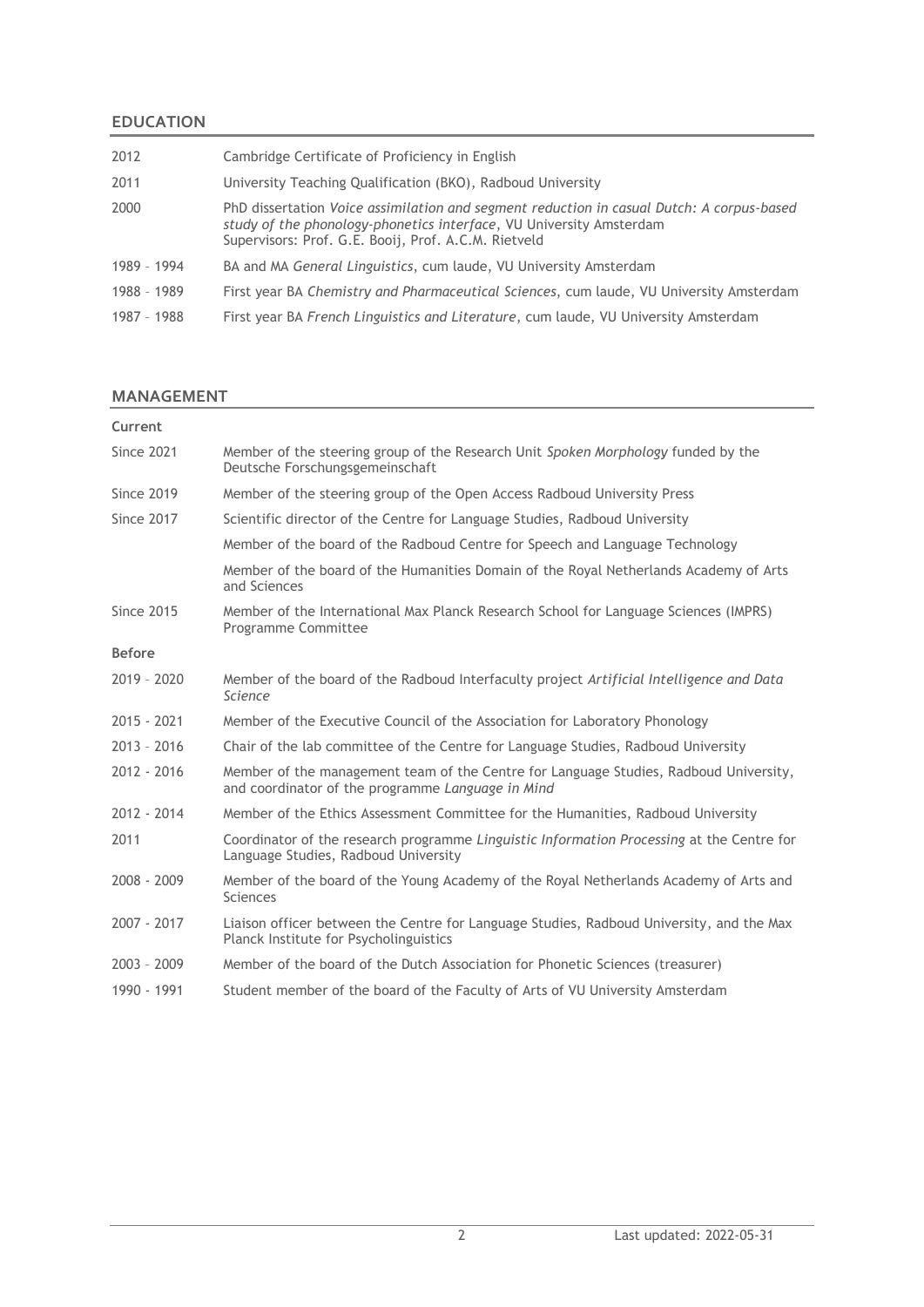### **RESEARCH PROJECTS**

| Current           |                                                                                                                                                                                                                                                                                                                                            |
|-------------------|--------------------------------------------------------------------------------------------------------------------------------------------------------------------------------------------------------------------------------------------------------------------------------------------------------------------------------------------|
| <b>Since 2022</b> | Collaborator in Wazaat? Aging and spontaneous speech, a SSHRC Insight project funded by<br>the Canadian Social Sciences and Humanities Research Council and directed by Prof. B.<br>Tucker (University of Alberta)                                                                                                                         |
| <b>Since 2016</b> | Collaborator in Words in the World, funded by the Canadian Social Sciences and Humanities<br>Research Council and directed by Prof. G. Libben (Brock University)                                                                                                                                                                           |
| <b>Since 2015</b> | Senior researcher in Spoken Morphology: Phonetics and Phonology of Spoken Words, funded<br>by the Deutsche Forschungsgemeinschaft and directed by Prof. I. Plag (Heinrich Heine<br>Universität); Two PhD students working under my supervision                                                                                             |
| <b>Since 2013</b> | Member of the Language in Interaction Consortium, funded by the Gravitation Programme of<br>the Netherlands Organisation for Scientific Research; Three PhD students working under my<br>supervision                                                                                                                                       |
| <b>Before</b>     |                                                                                                                                                                                                                                                                                                                                            |
| 2016 - 2020       | Partner of the ENRICH consortium, a European Training Network funded by the European<br>Commission and directed by Prof. M. Cook (Universidad del País Vasco), Prof. S. King<br>(Edinburgh University) and Prof. V. Hazan (University College London); Two PhD students<br>working under my supervision                                    |
| 2012 - 2017       | Principal investigator of the VICI project Learning Pronunciation Variants for Words in a<br>Foreign Language: Towards an Ecologically Valid Theory Based on Experimental Research<br>and Computational Modelling, funded by the Netherlands Organisation for Scientific<br>Research; Three PhD students and two post-doctoral researchers |
| 2012 - 2016       | Principal investigator of the project The Challenge of Reduced Pronunciation Variants in<br>Conversational Speech for Foreign Language Listeners: Experimental Research and<br>Computational Modelling, funded by the European Research Council; Two PhD students and a<br>post-doctoral researcher                                        |
| 2010 - 2016       | Official collaborator in the project Speech Reduction Across Languages and Dialects, funded<br>by the National Science Foundation and directed by Prof. N. Warner and Prof. M. Simonet<br>(University of Arizona)                                                                                                                          |
| 2007 - 2012       | Principal Investigator of the project Acoustic Reduction in European languages, funded by a<br>European Young Investigator Award from the European Science Foundation; Three PhD<br>students                                                                                                                                               |
| 2007 - 2011       | Senior researcher in Sound to Sense, a Marie Curie Actions-Research Training Networks<br>funded by the European Commission and directed by Prof. S. Hawkins (Cambridge)<br>University); Four early stage researchers for the collection of speech corpora and one PhD<br>student working under my supervision                              |
|                   |                                                                                                                                                                                                                                                                                                                                            |

### **GRANTS & RECOGNITIONS**

| Grants        |                                                                                                                                                                                                                                                                              |
|---------------|------------------------------------------------------------------------------------------------------------------------------------------------------------------------------------------------------------------------------------------------------------------------------|
| Total amount: | nearly €7,000,000                                                                                                                                                                                                                                                            |
| 2018          | Deutsche Forschungsgemeinschaft: Funding for the project Dutch Morphologically Complex<br>Words: the Role of Morphology in Speech Production and Comprehension as part of the<br>Research Unit Spoken Morphology: Phonetics and Phonology of Spoken Words<br>(over €300,000) |
| 2016, 2017    | Netherlands Organisation for Scientific Research: 3 PhD projects in the gravitation project<br>Language in Interaction (over $\epsilon$ 600,000)                                                                                                                             |
| 2016          | European Commission: Funding for two subprojects that are part of the European Training<br>Network ENRICH, directed by: Prof. M. Cook (Universidad del País Vasco), Prof. S. King<br>(University of Edinburgh) and Prof. V. Hazan (University College London)<br>(€472,000)  |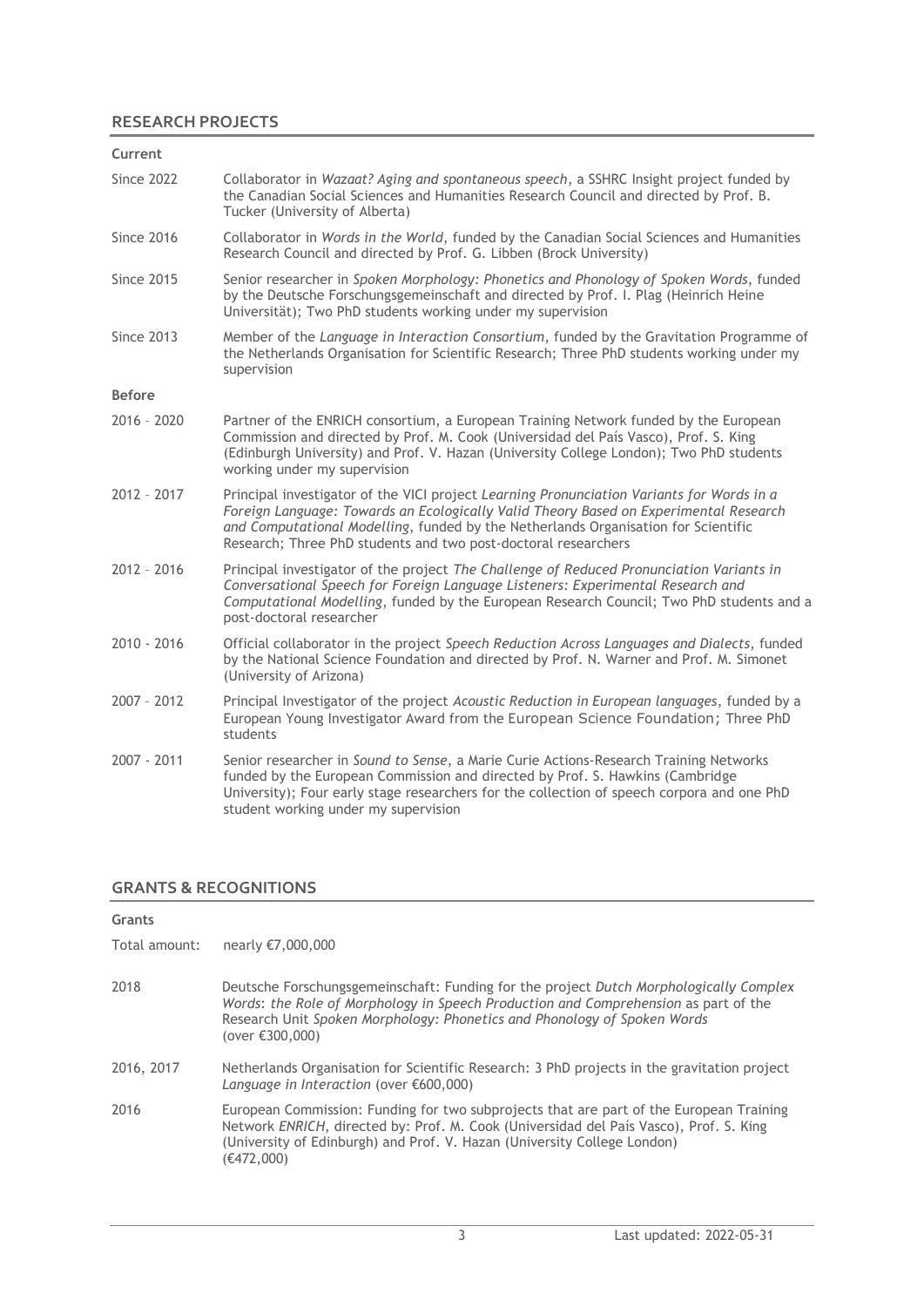| 2012 | Netherlands Organisation for Scientific Research: Funding for the VICI project Learning<br>Pronunciation Variants for Words in a Foreign Language: Towards an Ecologically Valid<br>Theory Based on Experimental Research and Computational Modelling<br>(E1, 500, 000)                                                     |
|------|-----------------------------------------------------------------------------------------------------------------------------------------------------------------------------------------------------------------------------------------------------------------------------------------------------------------------------|
| 2011 | European Research Council: Starting Grant for the project The Challenge of Reduced<br>Pronunciation Variants in Conversational Speech for Foreign Language Listeners:<br>Experimental Research and Computational Modelling<br>(E1, 500, 000)                                                                                |
| 2007 | European Commission: Funding for the Marie Curie Training Network Sound to Sense,<br>coordinated by Prof. S. Hawkins (University of Cambridge); Four early stage researchers for<br>the collection of speech corpora and one PhD student working under my supervision (over<br>€300,000)                                    |
| 2006 | European Science Foundation: A European Young Investigator (EURYI) Award for the project<br>Acoustic reduction in European languages<br>(E1, 100, 000)                                                                                                                                                                      |
| 2006 | Netherlands Organisation for Scientific Research: Funding for the VIDI project Word<br>Comprehension in Natural Context: The role of Listeners' Expectations Based on Linguistic,<br>Phonetic, and Visual Cues. Grant declined in order to accept the grant coming with the<br>EURYI award (mentioned above).<br>(€600,000) |
| 2002 | Netherlands Organisation for Scientific Research: Funding for the project Morpho-<br>phonological Adaptation in Spoken Dutch: An Exemplar-Based Approach. Co-applicants: Prof.<br>R.H. Baayen and Prof. R. Schreuder.<br>(€450,000)                                                                                         |

### **Recognitions**

| Since 2015  | Member of the Royal Netherlands Academy of Arts and Sciences                                                         |
|-------------|----------------------------------------------------------------------------------------------------------------------|
| Since 2012  | Research Associate of the Max Planck Institute for Psycholinguistics                                                 |
| Since 2011  | Affiliated Principal Investigator of the Donders Institute for Brain, Cognition and Behaviour,<br>Radboud University |
| 2009 - 2013 | Member of the Young Academy of the Royal Netherlands Academy of Arts and Sciences                                    |

## *National and international evaluation committees*

# *Grant proposals and prizes*

| 2021       | Royal Netherlands Academy of Arts and Sciences: chair of the committee awarding the<br>Academy Medal        |
|------------|-------------------------------------------------------------------------------------------------------------|
| 2020       | ERC starting grant                                                                                          |
| 2018, 2020 | Royal Netherlands Academy of Arts and Sciences: Ammodo awards for the Humanities                            |
| 2014       | Netherlands Organisation for Scientific Research: Funding for small programmes for the<br><b>Humanities</b> |
| 2009, 2013 | Netherlands Organisation for Scientific Research: VENI grants for the Humanities                            |

### *International promotions*

| 2021 | Emer Gilmartin for PhD (University of Dublin Trinity College)         |
|------|-----------------------------------------------------------------------|
| 2019 | Two professors for full professorship (University of Antwerp)         |
| 2017 | Jane Wottawa for PhD (Université de la Sorbonne Nouvelle - Paris III) |
| 2016 | Nina Verhaert for PhD (University of Antwerp)                         |
| 2010 | Audrey Bürki for PhD (University of Geneva)                           |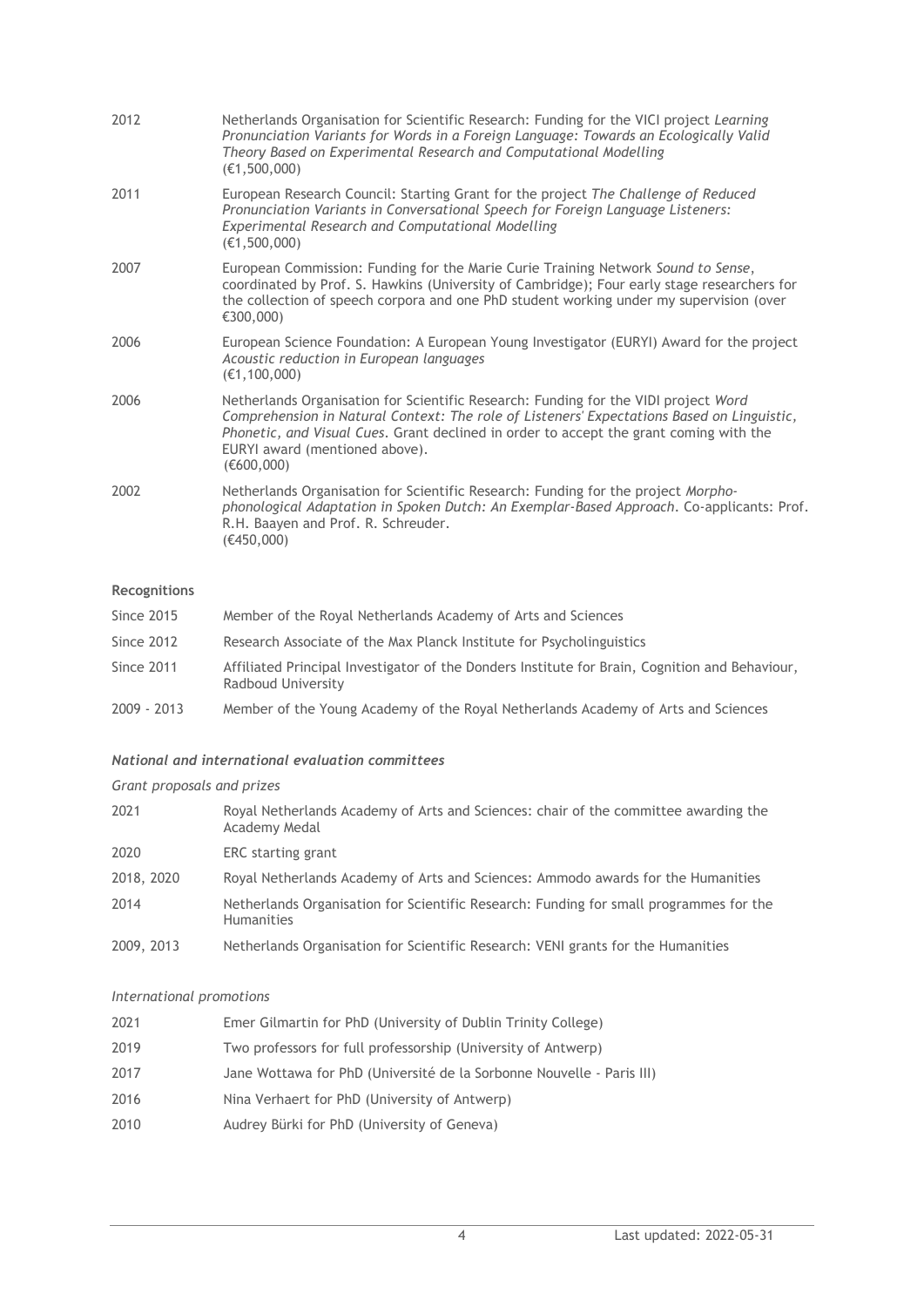### **EDITORIAL WORK**

| Member of the editorial team |                                                                                                                                            |  |
|------------------------------|--------------------------------------------------------------------------------------------------------------------------------------------|--|
| 2015 - 2021                  | Editor-in-Chief of Laboratory Phonology                                                                                                    |  |
| 2010 - 2014                  | Associate Editor of Laboratory Phonology                                                                                                   |  |
| 2011 - 2015                  | Associate Editor of Nederlandse Taalkunde                                                                                                  |  |
| 2011                         | Guest editor for a special issue of Journal of Phonetics (2011, issue 3), in collaboration with<br>Prof. N. Warner (University of Arizona) |  |
|                              |                                                                                                                                            |  |

#### **Member of the editorial board**

| Since 2021 | Chair of the editorial board of Radboud University Press |
|------------|----------------------------------------------------------|
| Since 2015 | The Mental Lexicon                                       |
|            | Morphology                                               |
| Since 2009 | Taal en Tongval                                          |

### **CONFERENCES & WORKSHOPS**

|               | Organisation (in Nijmegen, unless indicated otherwise; co-organizers were from Radboud University,<br>unless indicated otherwise)                                                                                                    |
|---------------|--------------------------------------------------------------------------------------------------------------------------------------------------------------------------------------------------------------------------------------|
| 2017          | Reduction, satellite event for Laboratory Phonology (in Ithaca); Co-organisers: Prof. B.<br>Tucker (University of Alberta) and Prof. N. Warner (University of Arizona) in Ithaca (U.S.A.);<br>Approximately 40 researchers present   |
|               | Conversational Speech and Lexical Representations; Co-organisers: the members of my<br>research group Dr. L. ten Bosch, S. Brand, L. Morano and A. Nijveld; Approximately 50<br>researchers present                                  |
| 2012          | Psycholinguistics in Flanders; Co-organisers: Prof. J. McQueen, Prof. A. Majid and three PhD<br>students; Approximately 50 researchers present                                                                                       |
| 2011          | Workshop on the Production and Comprehension of Aspects of Conversational Speech; Co-<br>organisers: I. Hanique and Prof. N. Warner (University of Arizona); Approximately 50<br>researchers present                                 |
| 2008          | The First Nijmegen Reduction Workshop: Disappearing Sounds; Co-organiser: Prof. N. Warner<br>(University of Arizona); Approximately 50 researchers present                                                                           |
| 2007          | Nijmegen Lectures 2007, with Prof. A. Goldberg (Princeton University) as main presenter and<br>with nine discussants of her work; Co-organisers: Dr. A. Foolen, Prof. T. Stivers, and<br>N. Bogdanowic; Over 200 researchers present |
| 2006          | Architectures and Mechanisms for Language Processing 2006; Co-organisers: Prof. J.<br>McQueen and Prof. R.H. Baayen; Over 100 researchers present                                                                                    |
| $2004 - 2007$ | Four workshops co-organised on behalf of the Dutch Society for Phonetic Sciences; Each<br>attended by approximately 50 researchers                                                                                                   |
| $2002 - 2006$ | Annual Day of Phonetics, co-organised on behalf of the Dutch Society for Phonetic Sciences;<br>Each attend by approximately 50 researchers                                                                                           |
|               | Invited lectures at international conferences and workshops                                                                                                                                                                          |
| 2022          | Bilingual Lexical Representations Workshop, IMERA, Marseille                                                                                                                                                                         |
| 2021          | Workshap at the 13rd annual conference of the German Linguistic Society on Weak Flaments                                                                                                                                             |

- 2021 Workshop at the 43rd annual conference of the German Linguistic Society on *Weak Elements in Prosodic Acquisition and Processing* (on-line)
- 2021 *Interfaces of Phonetics* (on-line)
- 2020 Linguistic evidence (bi-annual conference; Tübingen)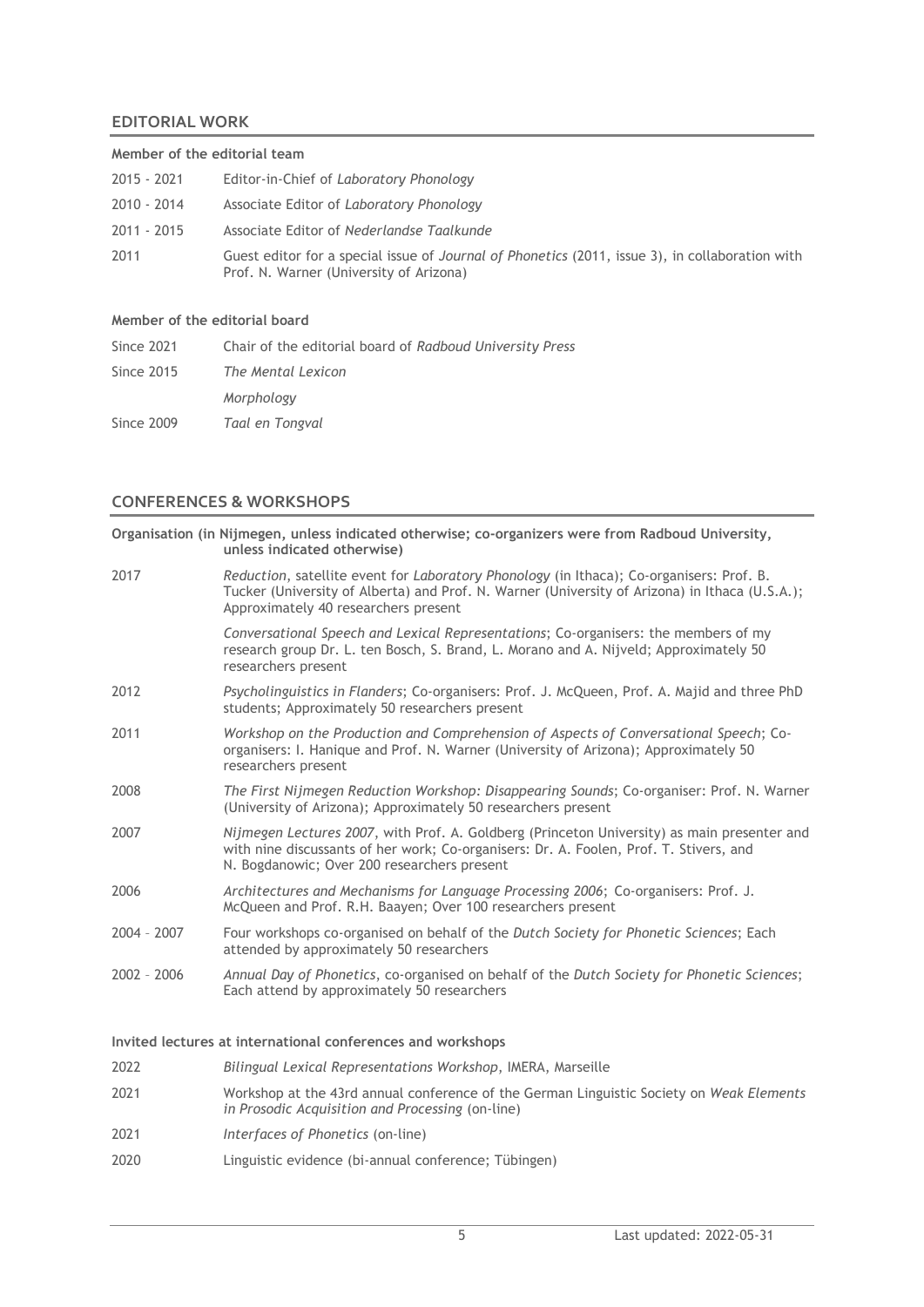| 2019 | Special session at the International Conference on Language Variation in Europe (annual<br>conference; Leeuwarden)                                                                               |
|------|--------------------------------------------------------------------------------------------------------------------------------------------------------------------------------------------------|
| 2018 | The Mental Lexicon (bi-annual conference; Edmonton)                                                                                                                                              |
|      | Encontres du Réseau Français de Phonologie (annual conference; Paris)                                                                                                                            |
|      | Hanyang Interntional Symposium on Phonetics and Cognitive Sciences of Language (annual<br>conference; Seoul)                                                                                     |
| 2017 | Phonology and Phonetics in Europe (bi-annual conference; Cologne)                                                                                                                                |
| 2015 | Workshop on Individual Differences in Language Processing Across the Adult Life Span:<br>Implications for Models of Comprehension and Production (Max Planck Institute for<br>Psycholinguistics) |
|      | Workshop on Modeling Variability in Speech (University of Stuttgart)                                                                                                                             |
|      | Errare (bi-annual workshop; Sinaia)                                                                                                                                                              |
| 2014 | Workshop on Connected Speech Processes (University of Cambridge)                                                                                                                                 |
|      | Nouvelles Technologies et Standards Méthodologiques et Linguistique (University of<br>Lausanne)                                                                                                  |
| 2013 | Experimental Approaches to Perception and Production of Language Variation (Quadrennial<br>conference; Copenhagen)                                                                               |
| 2011 | Psycholinguistics in Flanders (annual conference; Antwerp)                                                                                                                                       |
|      | Workshop on Understanding the Architecture of the Mental Lexicon: Integration of Existing<br>Approaches (Pisa)                                                                                   |
| 2010 | Workshop on Probabilistic Syntax: Phonetics, Diachrony, and Synchrony (Freiburg)                                                                                                                 |
|      | Special session at the Second Pan-American/Iberian Meeting on Acoustics (Cancun)                                                                                                                 |
| 2009 | Special session at the 31st Annual Meeting of the Deutsche Gesellschaft für Sprach-<br>wissenschaft (Osnabrück)                                                                                  |
| 2008 | Special session at the Sociolinguistic Symposium 17 (Amsterdam)                                                                                                                                  |
| 2007 | Manchester Phonology Meeting (annual conference; Manchester)                                                                                                                                     |
| 2005 | Special session at the Annual meeting of the Linguistic Society of America (Oakland)                                                                                                             |
|      |                                                                                                                                                                                                  |

# **INTERNATIONAL VISITORS & VISITS**

### **Graduated visitors**

| <b>Since 2008</b> | Prof. P. Pollak, Czech Technical University; several visits, 3 weeks in total |
|-------------------|-------------------------------------------------------------------------------|
| 2017, 2018        | Dr. M. Bell, Anglia Ruskin University; 2 weeks                                |
| 2017              | Prof. L. Feldman, University of Albany & Haskins Laboratories; 3 weeks        |
| $2015 - 2016$     | Prof. R.H. Baayen, Eberhard Karls Tübingen University; 2 weeks in total       |
| 2013, 2016        | Prof. I. Plag, Heinrich Heine University; several days                        |
| $2010 - 2018$     | Prof. N. Warner, University of Arizona; several visits, 2.5 years in total    |
| 2007 - 2008       | Prof. K. Russell, University of Manitoba; 10 months                           |
| 2006              | Prof. R. Smith, University of Glasgow; 3 months                               |
| 2005, 2015        | Prof. S. Hawkins, University of Cambridge; 2 weeks in total                   |
| 2005              | Dr. A. Dainora; University of Chicago; 3 months                               |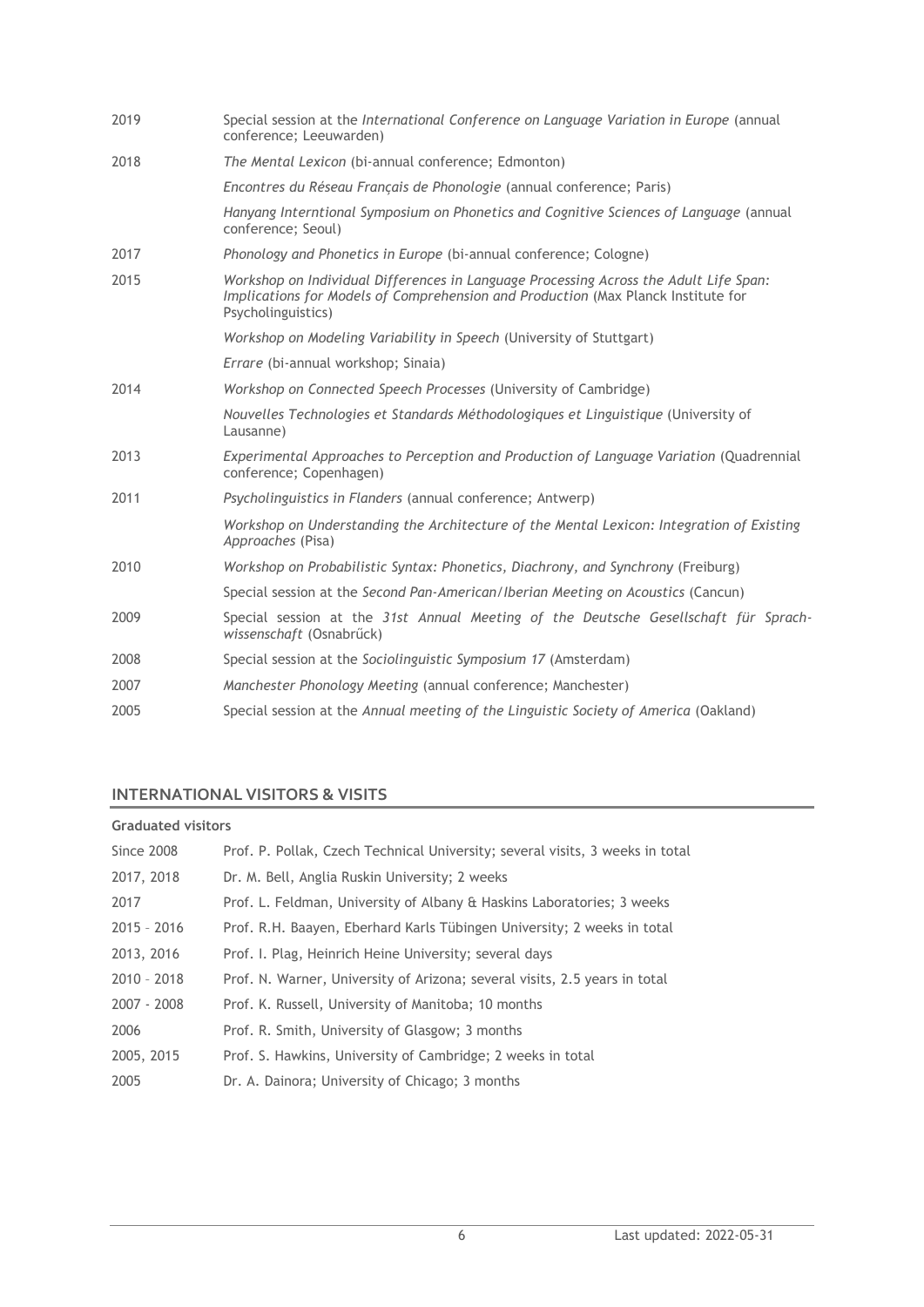### **Non-graduated visitors**

| 2018, 2019 | J. Schnell, University of Konstanz; 6 months in total                     |
|------------|---------------------------------------------------------------------------|
| 2017       | A. Engel, University of Konstanz; 3 months                                |
|            | PhD student C. de Bona, Federal University of Rio Grande do Sul; 4 months |
| 2016       | L. Wloch, a German high school student; 3 months                          |
| 2015, 2016 | PhD student G. Berry, Pennsylvania State University; 5 months in total    |
| 2015       | PhD student A. Cooper, Northwestern University; 1 month                   |
| 2008       | PhD student A. Bürki, University of Geneva; 1 week                        |

### **International visits**

| <b>Since 2012</b> | Heinrich Heine University; several visits, 2 months in total                              |
|-------------------|-------------------------------------------------------------------------------------------|
| 2017              | Prof. B. Tucker, University of Alberta; 1 week                                            |
| 2013 - 2016       | Dr A. Bürki, University de Geneva; several visits, 2 weeks in total                       |
| $2013 - 2015$     | Prof. R. Smith, University of Glasgow; several visits, 4 weeks in total                   |
| 2013, 2015        | Prof. S. Hawkins and Dr. B. Post, Cambridge University; several visits, 1.5 week in total |
| 2013              | Dr Dolores Porto, University de Alcala Colegio S.J. de Caracciolos, Madrid; several days  |
| 2012              | Prof. P. Pollak, Czech Technical University; several days                                 |
| $2010 - 2012$     | Prof. D. Sandra, Antwerp University; several visits, 3 weeks in total                     |
| 2009, 2010        | Prof. N. Warner, University of Arizona; two visits, in total 2 months                     |
| 2009              | Prof. V. Kuperman, Stanford University; several days                                      |
| 2008 - 2014       | Prof. Jose Manuel Pardo, U. Politecnica Madrid; several visits, 3 weeks in total          |
| 2008, 2013        | Prof. C. Fougeron, Paris 3; several visits, 1.5 week in total                             |
| 2008              | Prof. E. Johnson, University of Toronto; 1 week                                           |
|                   | Dr. C. Meunier University of Aix-en-Provence; several days                                |
| $2007 - 2010$     | Prof. U. Frauenfelder, University of Geneva; several visits, 3 weeks in total             |
| 2007 - 2010       | Prof. H. Baayen, University of Alberta; several visits, 1 month in total                  |
| 2007              | Prof. J. Pierrehumbert and Prof. A. Bradlow, Northwestern University; 1 week              |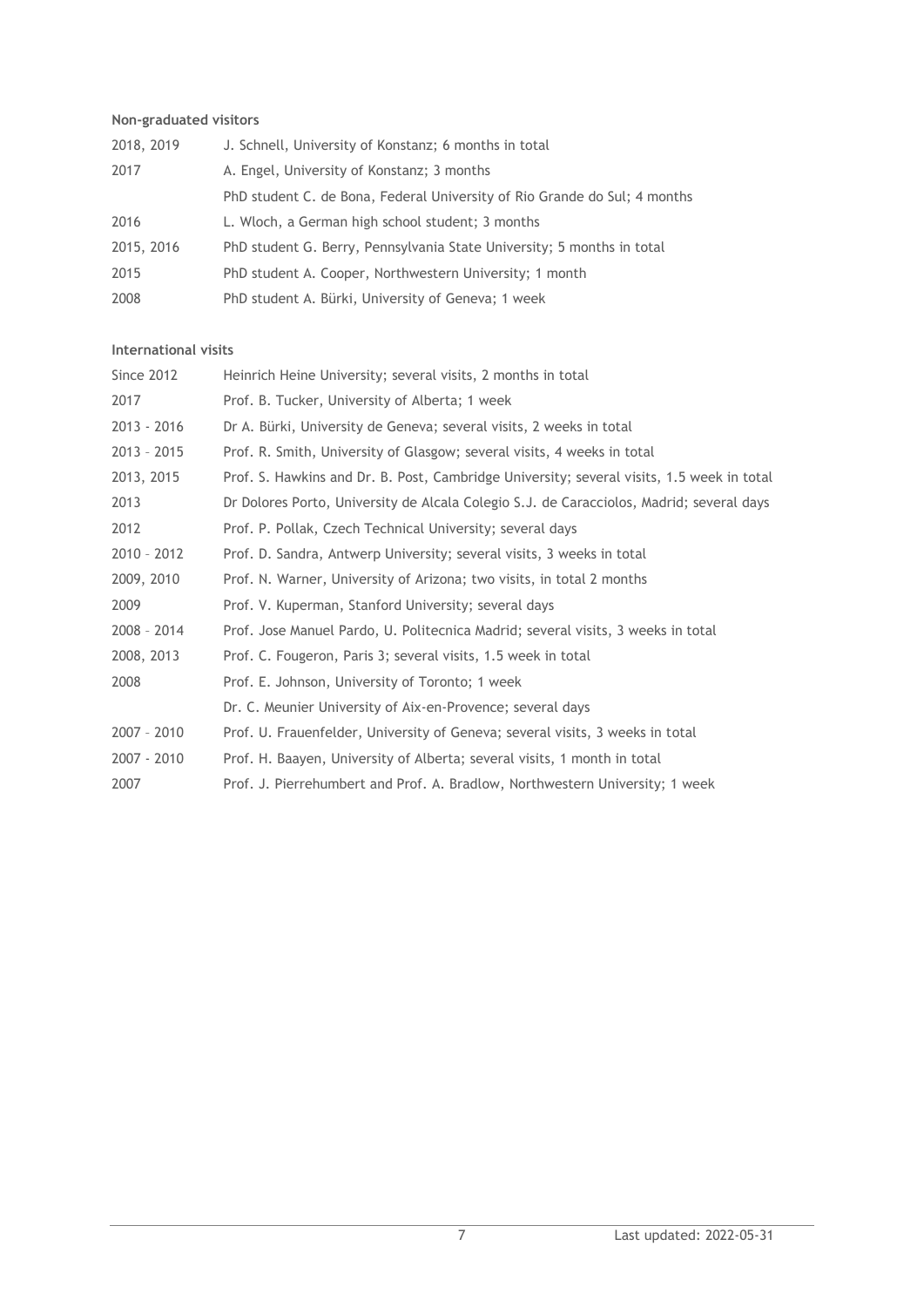### **TEACHING & SUPERVISION**

#### **Undergraduate Teaching**

#### *Radboud University Nijmegen*

| <b>Since 2021</b> | Bachelor / Pre-master course on Acoustic Phonetics           |
|-------------------|--------------------------------------------------------------|
| Since 2000        | Supervision of over 15 of bachelor's and master's theses     |
|                   | Supervision of over 15 of national and international interns |
| 2013              | Master's course on Classics                                  |
| 2012              | Master's course on Psycholinguistics                         |
| $2011 - 2013$     | Master's course on Phonology & Phonetics                     |
| 2008 - 2012       | Bachelor's course on Psycholinguistic Experimental Research  |
| 2007              | Master's course on Psycholinguistic Research                 |
| 2001 - 2002       | Bachelor's course on Morphology                              |
| 2001              | Bachelor's course on Spelling                                |
| $2000 - 2002$     | Bachelor's course on Phonology                               |

#### *Free University Amsterdam*

| 1997-1999 | Bachelor's course on Phonology                      |
|-----------|-----------------------------------------------------|
| 1997      | Bachelor's course on Methods of Linguistic Research |

### **Graduate Teaching at LOT (Netherlands Graduate School of Linguistics)**

- 2014 *Pronunciation Variation in Connected Speech: Linguistic and Psycholinguistic Aspects*
- 2010 *Statistics for (Psycho)Linguists*
- 2007 *Phonology in Everyday Speech*

#### **PhD - first supervisor**

*Graduated* (names, date of PhD defence – current position) Dr. M Bentum, 22 April 2021 – Researcher and programmer at Humanities Lab, Radboud University Dr. A. Nijveld, 1 July 2019 – Researcher, University of Alberta Dr. L. de Vaan, 15 November 2017 - Communications advisor at Rivierenland Waterland Dr. S. Brand, 27 September 2017 – lecturer/researcher, Radboud University Dr. M. Viebahn, 25 April 2016 – data analyst, Lecturio GmbH Dr. I. Hanique, 13 November 2013 – Software Engineer, Floryn Prof. F. Torreira, 14 November 2011 - Assistant Professor, McGill University Dr. M. van de Ven, 2 November 2011 – Assistant Professor, Radboud University Dr. C. Kuzla, 14 April 2009 - German Language Teacher, Münchner Volkshochschule Dr. A. Wagner, 23 June 2008 – Researcher, University of Groningen

#### *In progress*

R. Chamalaun, L. Eijk, K. Marcoux, L. Morano, T. Zee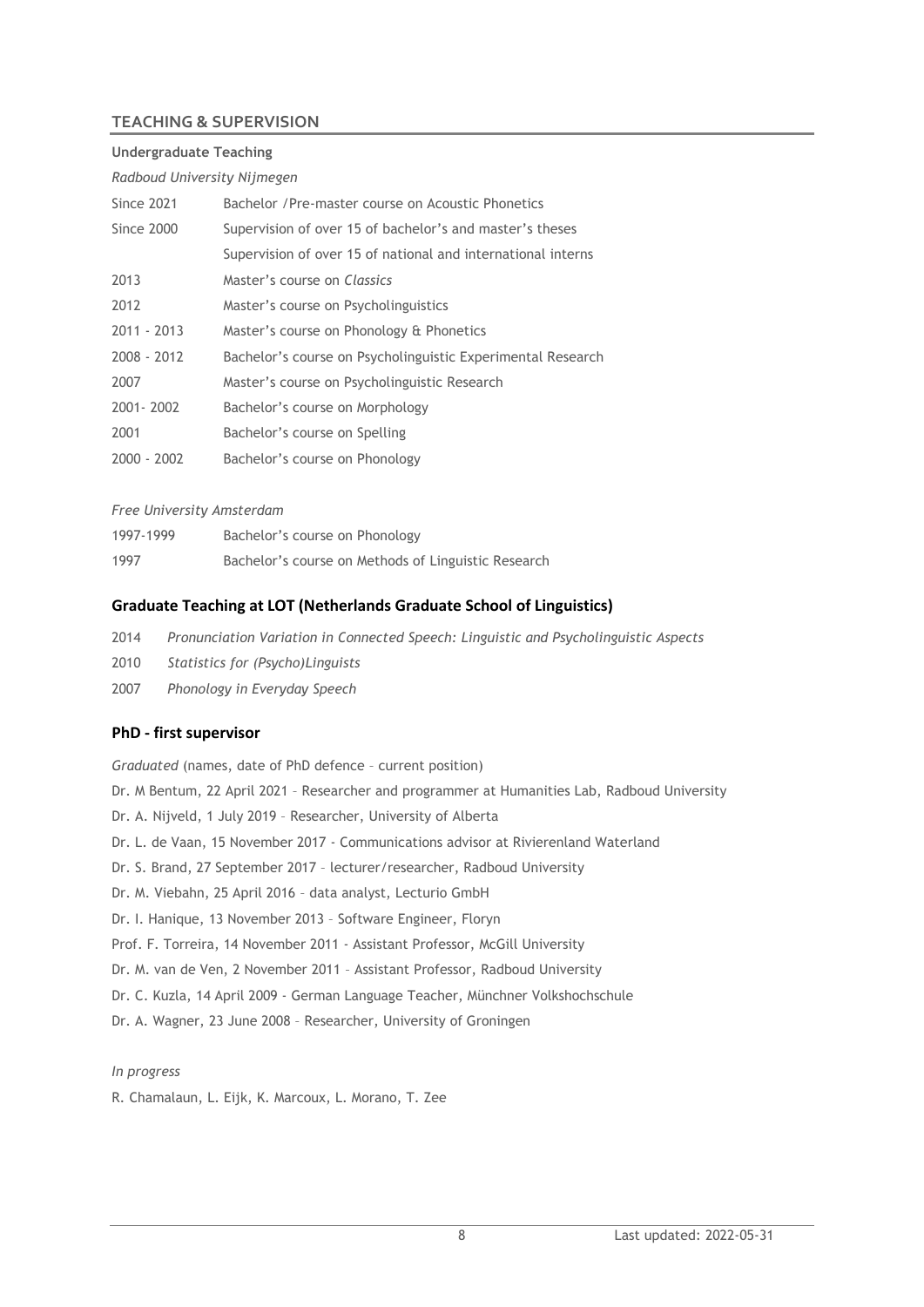#### **PhD - second supervisor**

*Graduated* (name, date of PhD defence – current position)

Dr. E. Felker, 10 June 2021 – Lecturer, Faculty of Arts, Radboud University Dr. J. Rodd, 24 September 2020 – Researcher, Ministry of Education, Culture and Science

Dr. X. Koch, 18 September 2018 – Researcher, Interactive Minds Dresden GmbH

Dr. J. Schmidt-Kirsch, 5 July 2018 – Senior Project Manager, Paragon Semvox GmbH

Dr. H. Kouwenhoven, 10 February 2016 – Writer/Consultant, Einder Communicatie

Dr. B. Schuppler, 28 February 2011 – Assistant Professor, Graz University of Technology

Prof. V. Kuperman, 30 October 2008 - Associate Professor, McMaster University

Prof. M. Pluymaekers, 7 June 2007 - Full Professor, Zuyd University of Applied Sciences

Dr. R. Kemps, 1 September 2004 – Neuropsychologist, Prinses Máxima Centrum voor Kinderoncologie

#### *In progress*

D. Merkx, H. Müller, C. Shen, A. Troncoso Ruiz

#### **OUTREACH & PRESS**

#### **Lectures / workshops**

| 2021       | online webinar on fake news, organized on behalf of the Royal Dutch Academy of Arts and<br><b>Sciences</b>                                                  |
|------------|-------------------------------------------------------------------------------------------------------------------------------------------------------------|
| 2019       | Half a day conference on multilingual Netherlands, organized on behalf of the Royal Dutch<br>Academy of Arts and Sciences,                                  |
| Since 2007 | Workshops for primary school children (e.g. from schools from Arnhem, Beuningen,<br>Haalderen and Weekend School Nijmegen)                                  |
| 2015       | Lecture for teachers of Dutch as a second language, INNT, University of Amsterdam                                                                           |
|            | Lecture for the Rotary club, Ede                                                                                                                            |
| 2014       | Lecture for the association of secondary school teachers from the province of Brabant<br>(Ons Middelbaar Onderwijs)                                         |
|            | Lecture for foreign language teachers of Dutch at their annual conference (BVNT2)                                                                           |
|            | Two lectures for the Central Institute for Test Development (CITO)                                                                                          |
| 2013       | Class at secondary school S.G. Het Libanon College                                                                                                          |
| 2012       | Lecture in the framework of Higher Education for Older People (HOVO), Groningen                                                                             |
| 2010       | Lecture at a fair for last year high school students, Utrecht                                                                                               |
| 2009, 2011 | Workshops at four secondary schools on science, as part of DJA on Wheels, organised by the<br>Young Academy of the Royal Dutch Academy of Arts and Sciences |
| 2007       | Lecture for the Amsterdam Association for Psycholinguists                                                                                                   |
| 2005       | Lecture for the Association for Scientific Spelling                                                                                                         |

#### **Other activities**

| Since 2015 | Language labs at the annual Drongo Language Festival. The language games we presented<br>can be found at http://www.mirjamernestus.nl/Ernestus/Onderzoek.php. |
|------------|---------------------------------------------------------------------------------------------------------------------------------------------------------------|
| Since 2004 | Six articles in professional journals (see: publications in Dutch at<br>http://www.mirjamernestus.nl/Ernestus/Publications.php)                               |